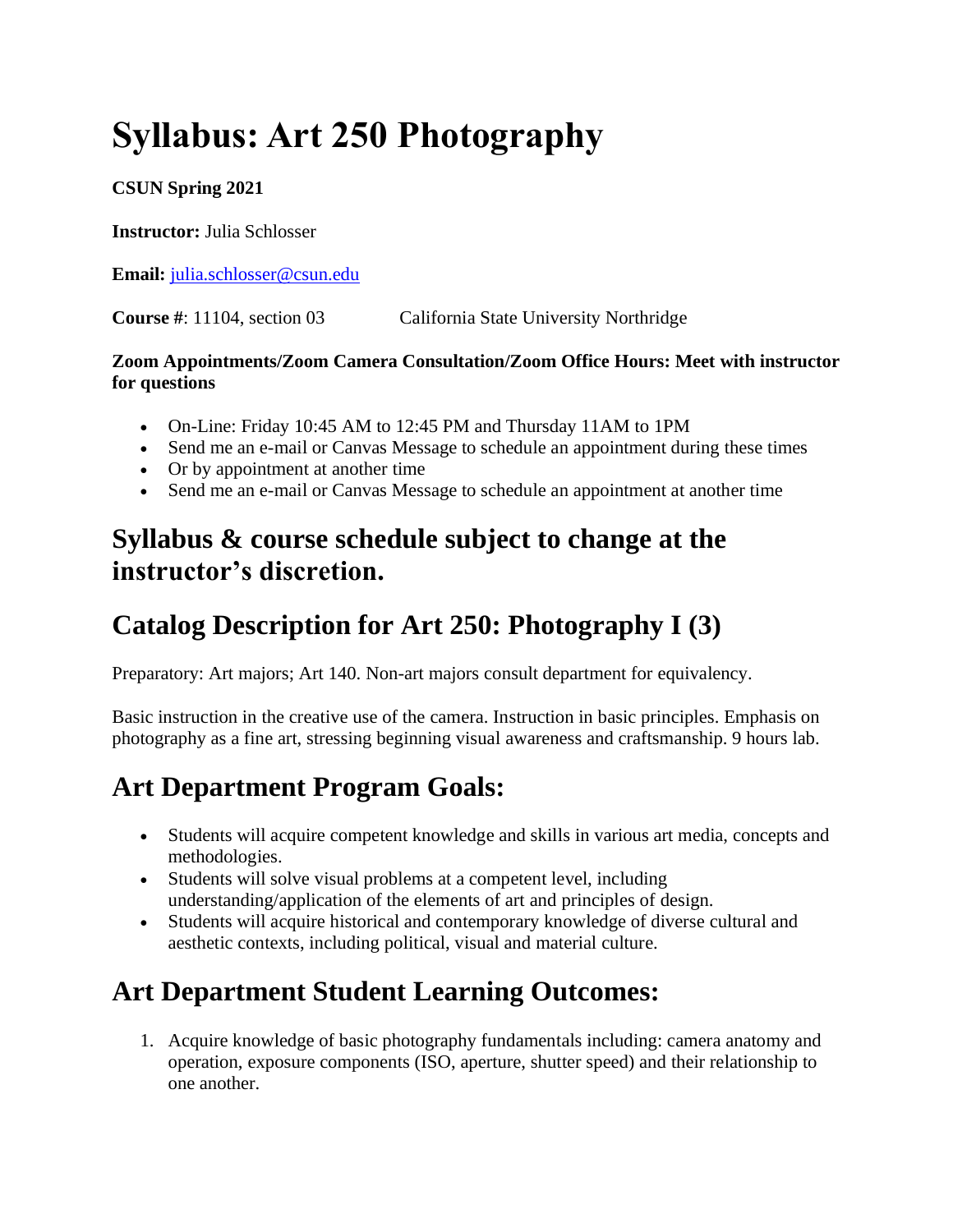- 2. Understand and apply the elements and principles of design as they relate to photography's ability to impose a frame upon the three-dimensional world and translate it into two dimensions.
- 3. Create, design and produce photographic images with specific attention to concept, technique and aesthetics.
- 4. Acquire visual literacy through viewing, discussing and evaluating the work of both historical and contemporary photographers.
- 5. Critique, analyze and compare personal work, the work of peers and professionals.
- 6. Use this knowledge as a means of communication and expression.
- 7. Approach image making from a conceptual perspective by using the camera to produce content.

# **Overview of Course Activities:**

In this course you will use your DSLR or mirrorless digital camera system to photograph four major shooting assignments. The fifth/final assignment will involve an analog component. There will be a critique for each assignment. Weekly online assignments, quizzes, reflections and discussions will be due on Canvas.

Because this is an asynchronous online class involving the acquisition of technical camera skills, it is imperative that you complete all the Canvas weekly assignments **in order** and **on time**. Completion of the weekly assignments **in a sequential manner** will allow you to learn the skills you need to be successful in this class.

If you skip assignments or complete them out of order, it will be very frustrating for you because you won't have the necessary skills to successfully complete the next phase of the course, and this will be reflected in your assignment grades. Successful completion of this course depends on your careful and orderly completion of all the Canvas components of the course on **a weekly basis**. That being said, if you get behind, please Canvas message me so I can help you catch up.

### **Zoom appointments/Zoom Camera Consultation/Zoom Office Hours**

I encourage you to reach out to me to make an appointment to "see" me for a **camera consultation** during my Zoom "office hours" if you are experiencing any technical challenges (or even if you are not). Have your camera with charged battery and room on your SD card and your camera manual (paper or downloaded PDF) with you so I can help you. Email me the pdf of your camera manual. Turn your video on so I can see your camera settings.

If I provide a grade comment that indicates that you are experiencing technical challenges, please make an appointment to visit me for a camera consultation during my Zoom "office hours." If you choose not to and the technical problem persists, you can expect to see that reflected in your next assignment grade.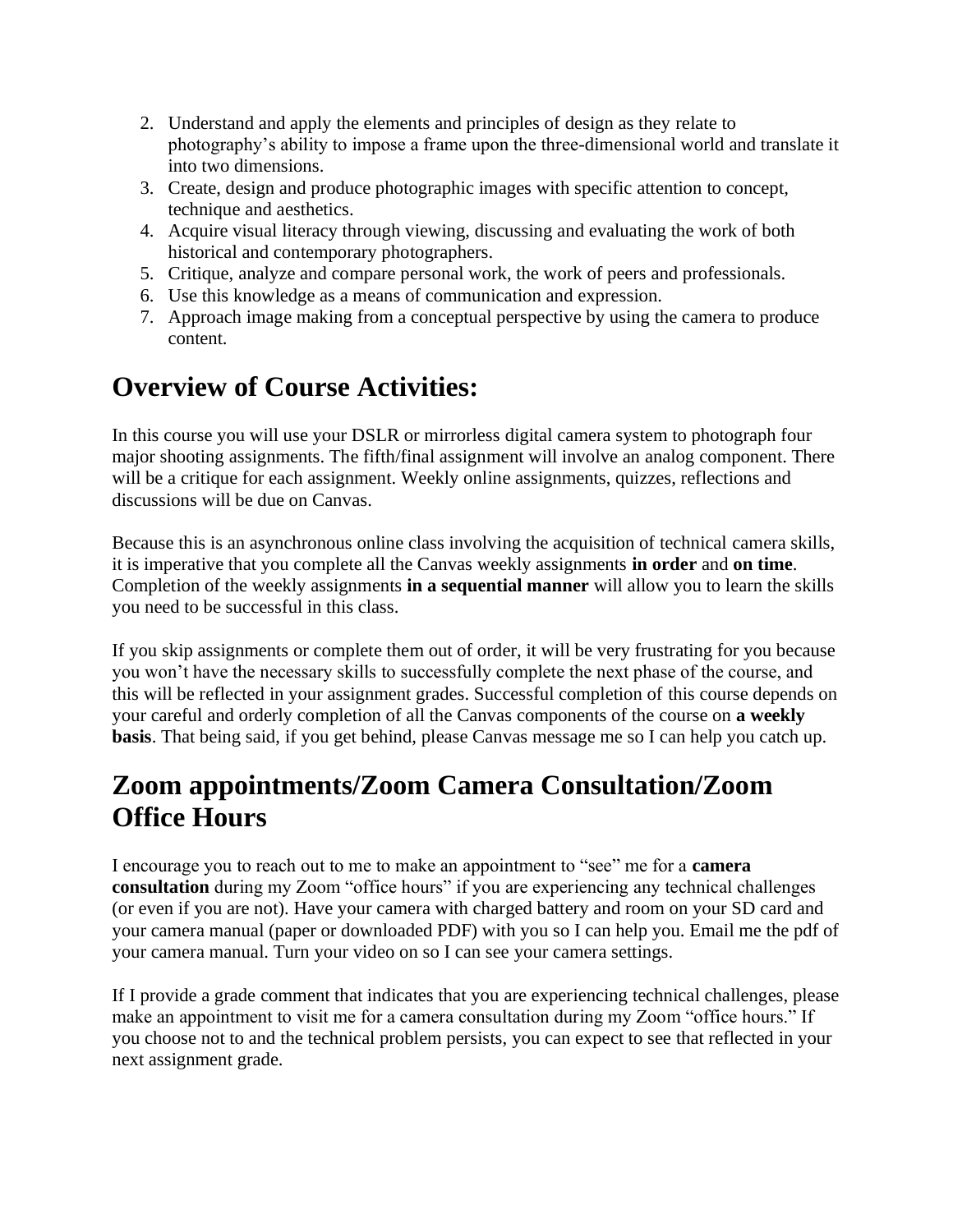I understand that it can be intimidating to reach out to me to set up an appointment. Many of you are experiencing challenges in your work or home lives during this unprecedented time, and it can seem "too much" to add one more thing to your weekly schedule.

But there are many side benefits to reaching to set up a Zoom appointment with me. You will get to know me a little bit better. And I will get to know you a little bit better. And as we all know, if you know me and I know you, it makes it that much easier for us to communicate and for you to be successful in the class. Also, if you ever need a letter of recommendation from an instructor, if you have met with them via Zoom, they feel that they know you that much better and can write that much stronger of a letter. It takes courage to reach out, but it will pay off.

**I am happy to set up an appointment that works with your schedule if you let me know when you are available. I look forward to meeting you virtually via Zoom.**

# **Safety First, Please!**

In this class, you are encouraged to go out into the world to photograph and to photograph models for certain assignments. However, we are in the middle of a global pandemic. **I will never ask you to do something to fulfill an assignment that doesn't feel safe to you or that violates the law where you live.** However, this does not mean that you will be excused from the assignment. Contact me immediately and you and I will work together to find a safe alternative. If you need to stay inside, then I will work with you to find something exciting to photograph in your house. If you don't have anyone living with you that you can photograph, then you can photograph self-portraits to fulfill the assignments.

- Stay safe, follow CDC guidelines
- Socially distance, especially when taking photographs for this class
- Wear a mask
- Wash your hands
- Don't share equipment with someone outside your household unless you properly clean it first

### **Assessment and Evaluation (grading):**

- Image Analysis Assignment (50 points)
- Five main assignments will be given (Assignments 1 to 5). (70 points each)
- Each of these photography assignments will help you learn two things: how to use a different component of your camera and how to use a new type of formal device to make more effective photographs.
- Weekly online assignments, quizzes, reflections and discussions, due on Canvas. (points values vary)
- Assignment rubrics are available on Canvas.
- 5 will ask you to develop a series project, shoot 8-10 "finished" photographs (in *addition* to the photographs you produce for asg. 1 to 4) and complete an *analog* component in which you choose from: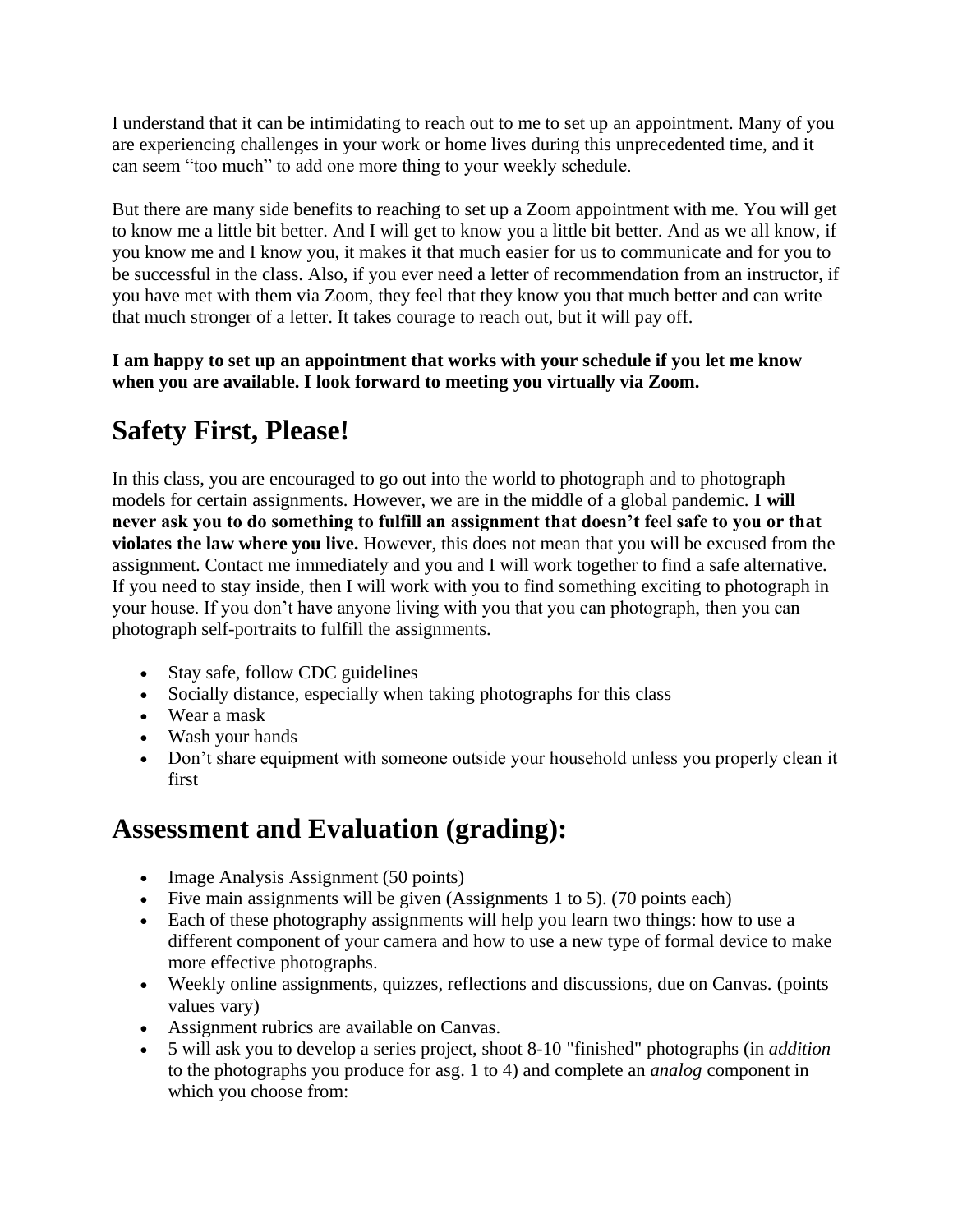- 1. shooting 3 to 4 rolls of 35 mm film and scanning the negatives to produce image files
- 2. printing a magazine or book of your work (using Blurb)
- 3. printing 5-8x 10" or larger prints using a professional print vendor
- 4. printing 5 cyanotype photographs (prints from OHP transparencies printed on a home printer).

**A-** Outstanding, excellent attention to detail, excellent concept for the level of the assignment (4)

**B-** Above average work, good attention to detail, some technical issues, good concept (3)

**C-** Work meet the requirements of the assignment, though without individual innovation (2)

**D-** Barely meets the requirements of the assignment (content, technique and presentation) (1)

**F-** Does not meet the requirements of the assignment (0)

#### **Final grade breakdown (from Canvas):**

Assigns percentages to final course grades. This is copied from

Canvas.

| <b>Highest</b> | Lowest   | Letter       |
|----------------|----------|--------------|
| 100.00 %       | 93.00 %  | $\mathsf{A}$ |
| 92.99 %        | 90.00 %  | $A -$        |
| 89.99 %        | 87.00 %  | $B+$         |
| 86.99 %        | 83.00 %  | B            |
| 82.99 %        | 80.00 %  | $B -$        |
| 79.99 %        | 77.00 %  | $C+$         |
| 76.99 %        | 73.00 %  | C            |
| 72.99 %        | 70.00 %  | $C-$         |
| 69.99 %        | 67.00 %  | $D+$         |
| 66.99 %        | 60.00 %  | D            |
| 59.99 %        | $0.00\%$ | F            |

### **Attendance and Participation:**

Because this is an entirely online, asynchronous class with **no** on-campus (face to face) or synchronous virtual meetings each week, we will **not** meet together as a group at any point during the class. Therefore, your attendance is your participation. You should expect to spend about 9 (nine) hours of work each week to complete all of the requirements. It is your responsibility to log on to Canvas at least twice a week to check course deadlines and announcements and to submit your weekly assignments. Assignments will be due on **Thursday**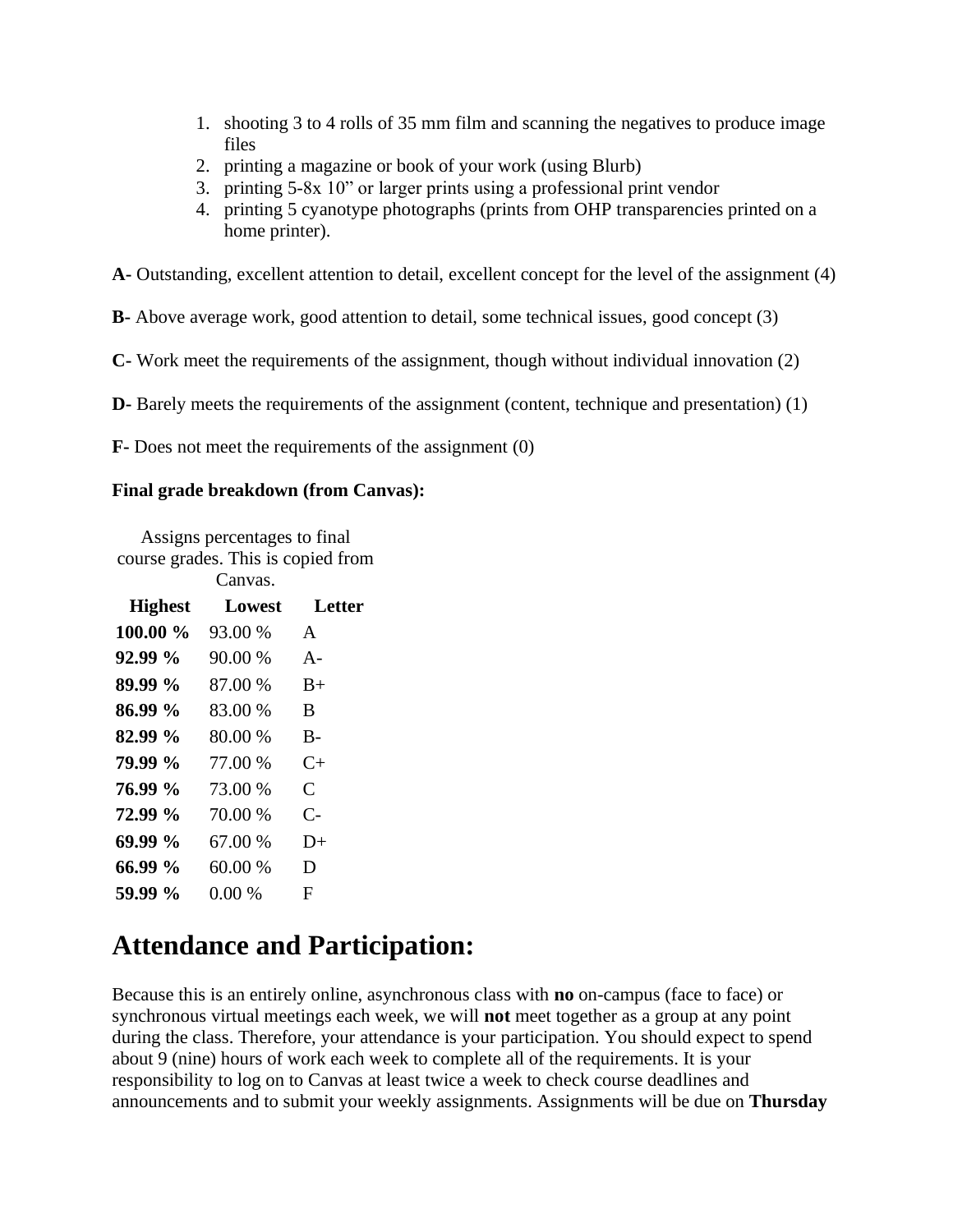**by 10 PM** and **Sunday by 10 PM**. If you fall behind, please contact me as soon as you are able so we can work out a plan for you to successfully complete the course requirements. Turning on Canvas Notifications and downloading the Canvas Student App on your phone will help you succeed in this class.

# **Professional Attitudes and Practices:**

- Please be courteous to the instructor and to fellow students in your online community.
- Please refer to the student code of conduct on the CSUN website for information on the professional attitudes and practices you are expected to uphold in the virtual classroom:

<https://www.csun.edu/studentaffairs/students>

<https://catalog.csun.edu/policies/student-conduct-code/>

<https://calstate.policystat.com/policy/6742744/latest/>

<https://calstate.policystat.com/policy/6742449/latest/>

- Please logon to Canvas at least two times each week to review lecture material, review upcoming assignment prompts, complete quizzes, assignments, reflections and discussions.
- Upload your assignments in a timely manner.
- Maintain your camera equipment in working order.
- We each have many responsibilities for family, job etc. It can be a challenge to fulfill all of these responsibilities. If you are experiencing challenges in your personal or work life, please get in touch with me before you have missed too many assignments. This is a good strategy so that I can help you manage the class workload.
- Dropping: It is the student's responsibility to make sure they have officially dropped the class if a grade of 'W' is desired.
- Grade Disputes: Grades will be posted on Canvas. Check the accuracy of your grades and let me know about any issues within two days of posting.
- Grade Disputes: Students have until the end of the semester following the one in which they are enrolled in the course to resolve any and all grade disputes. It is the student's responsibility to keep and maintain any materials needed to challenge the grade.

### **Late Work:**

Assignments 1 to 4 will be accepted for 1 week after they are due, and you will not be eligible to participate in the critique. 10 points will be deducted for late assignments. Late assignments will not be accepted for Assignment 5 or for the weekly online assignments, quizzes, reflections and discussions. Late assignments are not eligible for redo.

The only exception for late assignments would be in the case of a University-approved absence with documentation, eg. A doctor's note for a medical emergency, for you, your children, your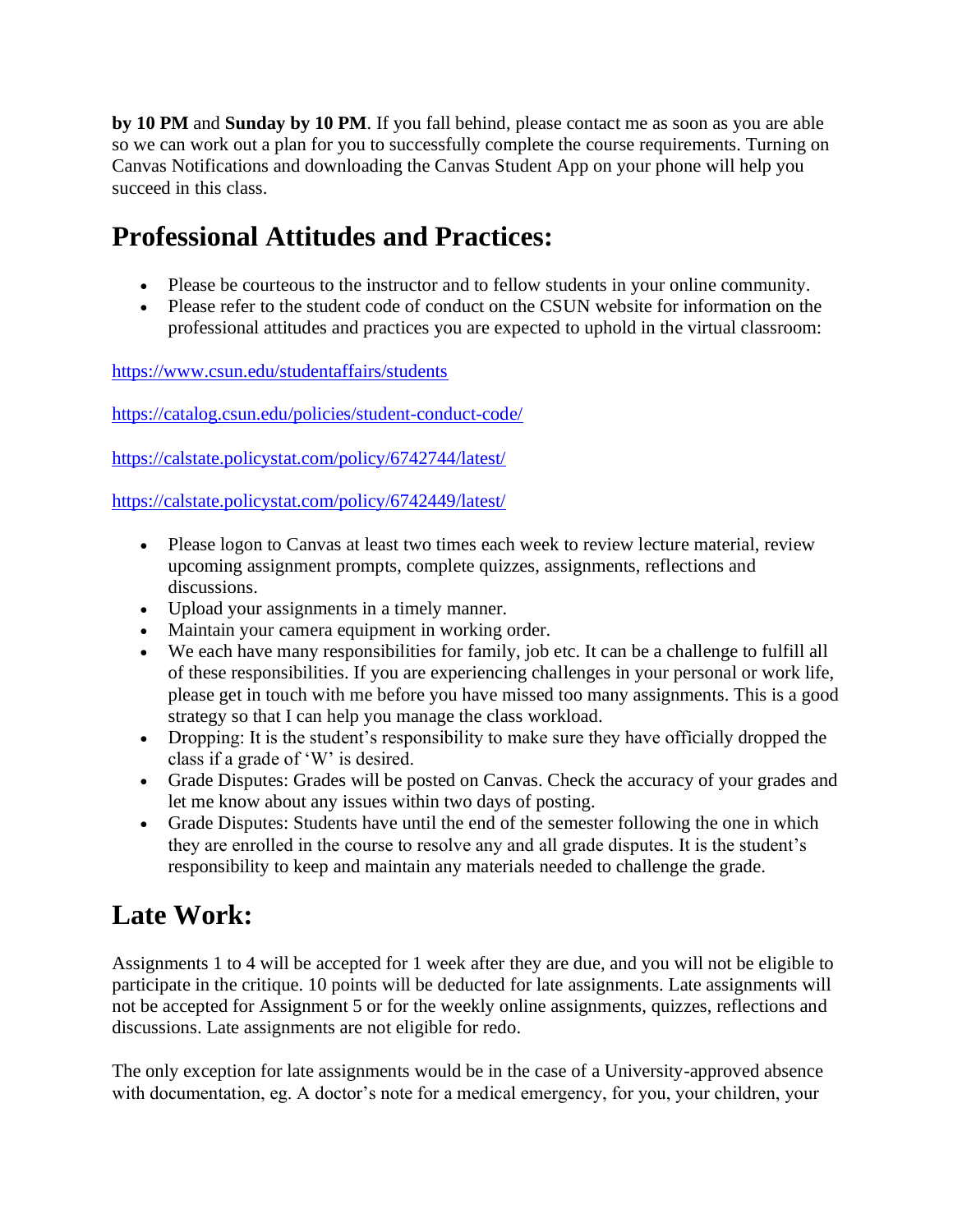spouse, siblings or parents. Any such documentation must be presented in a timely manner, within two weeks after scheduled due dates or by or before the due date for the final assignment.

# **Revised Work (redo):**

Assignments 2 to 4 may be re-done within one week of receiving graded work back from me for a new grade. If your assignment is late or incomplete, you may **NOT** re-do it for a better grade. So please turn it in on time.

# **Special Needs:**

Students with disabilities must register with Disability Resources and Educational Services (DRES) in order to receive accommodations. If you feel that you qualify for the services provided by DRES, contact them at (818) 677-2684 or stop by the office located in Bayramian Hall (BH 110). Faculty cannot provide assistance to students seeking disability accommodations unless they have disability documentation and are registered with DRES. Any student who feels that he or she may need an accommodation based on the impact of a disability should contact me privately to discuss your specific needs. National Center on Deafness (NCOD) is located in Jeanne Chisholm Hall and can be reached at (818) 677-2054.

### **Plagiarism:**

Please refer to the Student Academic Integrity Policy Statement in your schedule of classes on the CSUN website. Any suspected incidents of cheating/plagiarism will be reported to the Office of the Vice President for Student Affairs/Academic Dishonesty. Any disputes will be turned over to the Office of the Vice President for Student Affairs/Academic Dishonesty for resolution. <https://catalog.csun.edu/policies/student-conduct-code/>

- Please take and turn in your own photographs. You can use your self-timer or remote or camera app for your camera on your phone to take a photograph. You can even have someone else press the shutter button for you. But you must set up the camera on a tripod or stable surface, frame the composition the way you want it, set up the formal elements and lighting and then ask the other person to press the shutter.
- Please don't turn in another person's photographs for an assignment.
- Question: Can I turn in photographs that my sister took of me for an assignment? No, these are not your photographs.
- Question: Can I turn in photographs that my mother, who is a wedding photographer, took? No, these are not your photographs.
- Question: Can I turn in photographs that I download from the Internet? No, these are not your photographs. The only exception to this is for the Image Analysis Assignment.
- In this class you are developing your own eye for photography and your own identity as a photographer so please take your own photographs.
- Please don't turn in the same photographic work for two classes.
- Please take new photographs specifically for every assignment in this class.
- Please don't turn in photographs that you took before the assignment was assigned.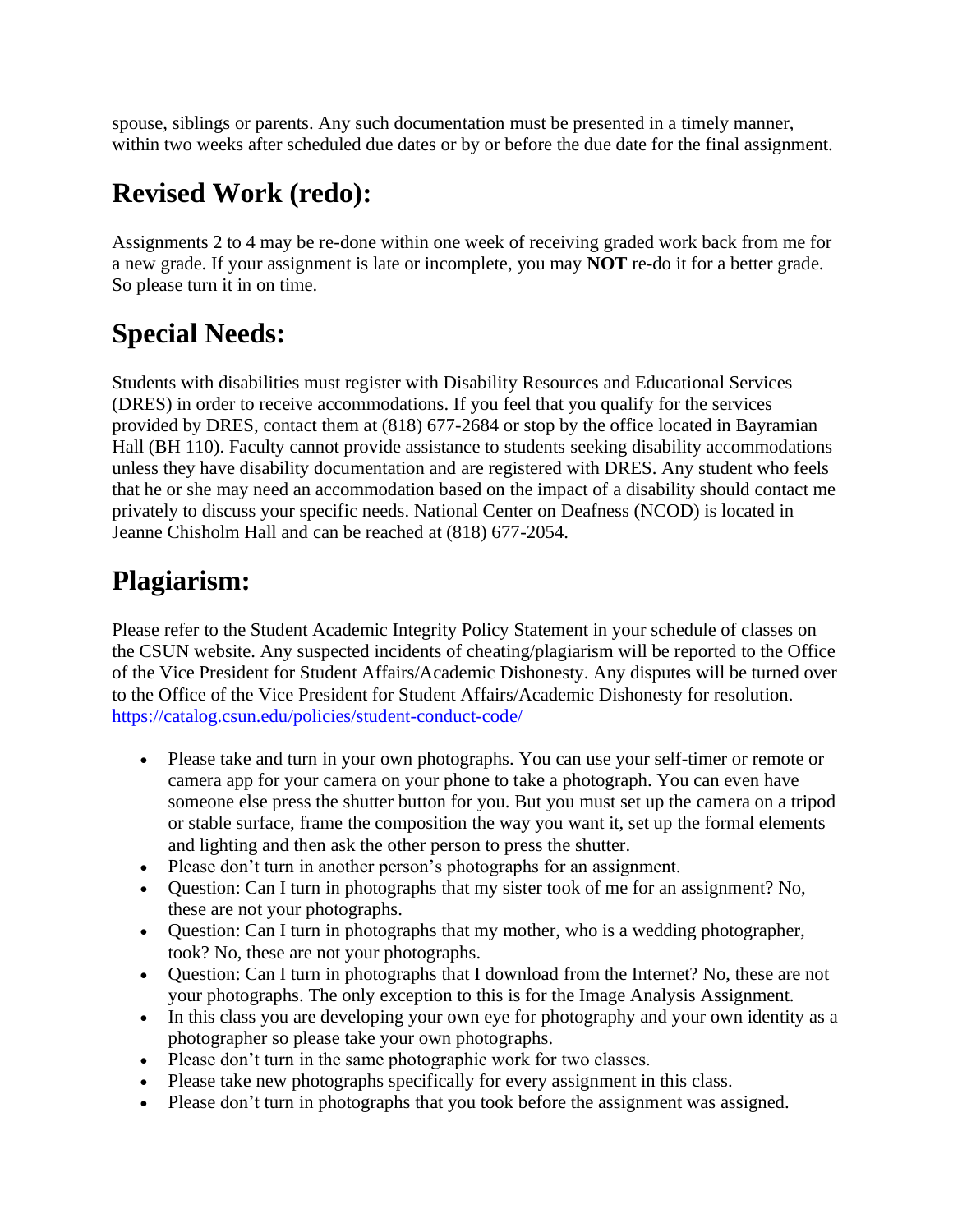• Please don't turn in photographs that you took of someone else's photographs.

In order for your images to count towards your assignment, I must be able to verify that the image was taken by your camera and that it was taken after the assignment was assigned. I must be able to verify the date the photograph was taken. If I am not able to verify this information, you will receive a grade of zero on your project. You will have the opportunity to redo the assignment, but your grade will be subject to any late penalties, and the assignment must be completely redone to be considered for credit.

If you turn in images that I cannot verify for a second time during the semester, you will receive a grade of zero on the assignment and you will forfeit your ability to redo the assignment.

# **Suggested Texts:**

• A Short Course in Digital Photography, (ed. 4, ISBN 978-0134525815) by London/Stone is **suggested** for the class. You can usually rent this book for a reasonable cost, and you don't need the book to succeed. I would rather have you purchase a tripod than spend money on the book, but if you are a book learner then this is an excellent book.

# **Required Materials:**

- Digital camera with **manually adjustable aperture, shutter speed and ISO** (this is mandatory). You may use a DSLR or mirrorless camera system. Some digital point and shoot cameras have manually adjustable aperture, shutter speed and ISO. If you are not sure, please email me the BRAND and MODEL NUMBER of the camera you are considering so I can confirm the camera's capacity.
- **Camera lens**: I recommend either a prime lens (which doesn't zoom) like a **50mm** or **35mm** or **28mm** *or* a zoom lens which includes 50 mm or 28 mm (for example, an **18- 55mm zoom lens** or a **24-70mm zoom lens**). This lens needs to "talk to" your camera body so make sure you are purchasing a lens which works with the camera body you selected. You will usually do better in this class if you don't use a telephoto lens. Anything *under 80 mm* is usually best. Stick with a wider lens in this class. Of course, if you have more than one lens, then a telephoto is fine as an auxiliary lens.
- If you don't already have a camera, try to borrow one from a family member or friend. You will need your camera each week. You will use your camera for the demo/exercises and for your main assignments.
- If you are purchasing a new digital camera and you are a CTVA major, you may want to consider the video capacity of the camera, although we won't use video in this class. Read the reviews and you can ask me questions.
- You also need a battery and charger for the camera.
- Memory card (that works in your camera). You need room on the memory card, so if you are borrowing a camera, make sure there's enough room on the memory card for you to take new photos.
- Card Reader that works with your memory card or USB cable to download images from your camera to your computer/laptop/tablet.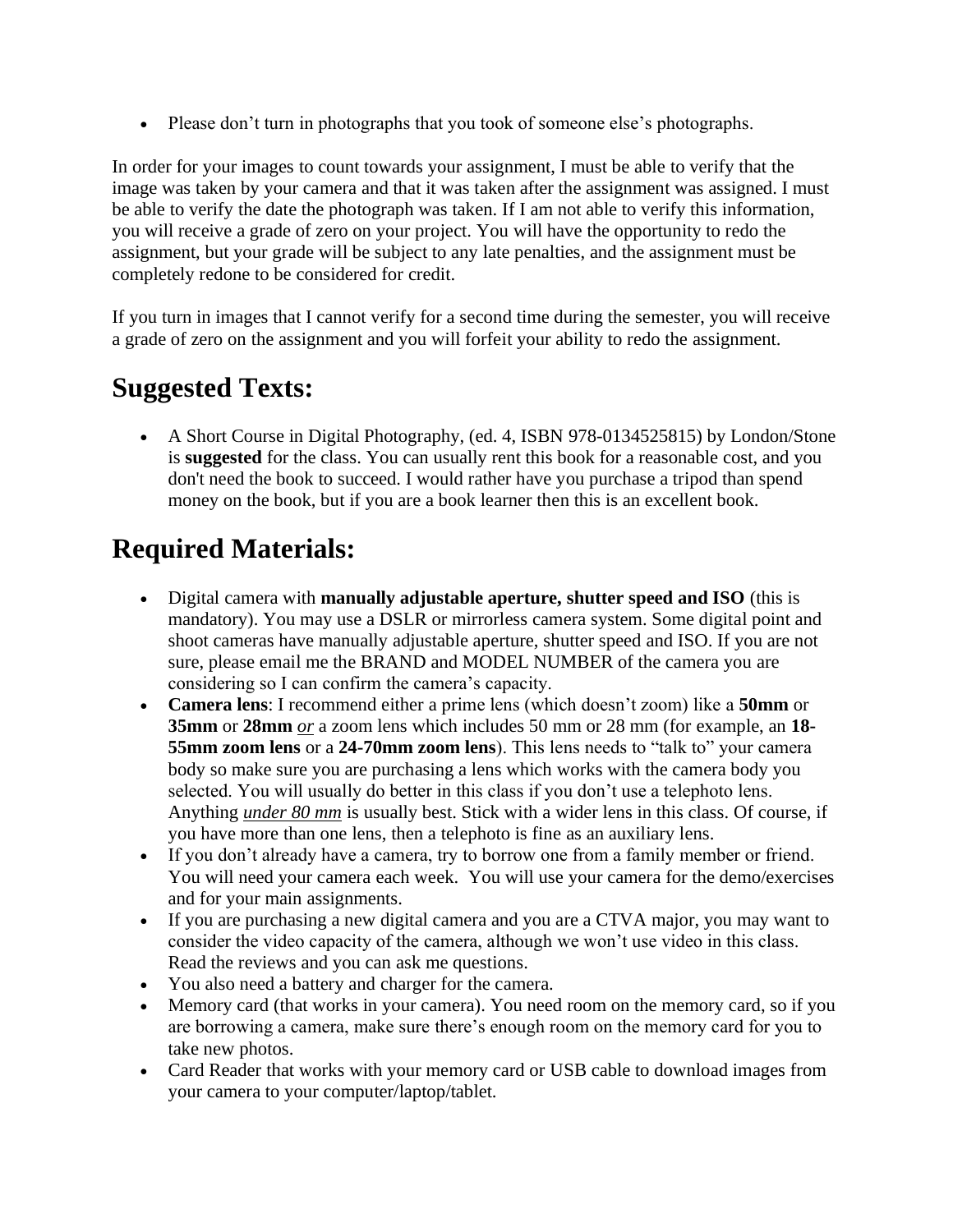- Some place to put your photos after you take them. This could be your laptop/computer or a USB drive, external hard drive or cloud storage.
- Access to a desktop or laptop computer and a fast, reliable Internet connection is essential to complete online assignments.<https://www.csun.edu/it/device-loaner-program>
- Don't wait until the last minute! If your Internet connection fails at home, you will still have time to find an alternate Wifi connection or way to access the Internet. <https://www.csun.edu/it/internet-connectivity-users-who-do-not-have-it>
- Depending on which project you select for Asg. 5, you may need access to Photoshop from the Creative Cloud suite. As a CSUN student, you can get access for free, through IT, follow the directions here.<https://www.csun.edu/it/adobe-creative-cloud-students>
- **Analog materials for Assignment 5.** Expect to spend **\$40.00 to 80.00** on your final project to purchase analog supplies for your final portfolio presentation. **Please DO NOT purchase these materials until you speak with me.**
- Download the Canvas App on to your phone.
- **Optional: Tripod.** A tripod can be purchased on eBay or Amazon for a little as \$25.00. Try to borrow one from a relative or friend who is "into" photography.

### **Some notes on the required materials:**

- Please, please let me know as soon as you can about any challenges you are experiencing technically.
- While I encourage you to borrow a camera from a friend or family member, remember that you will need to borrow the camera for the entire semester. You will need access to the camera daily to complete your assignments and you will turn in photographs you take using the camera for credit each week.
- Please note: At the beginning of the course, I will ask you to tell me which camera you will use to create the images you hand in for your main assignments. Please use this camera to take all of the photos you turn in for the course (except Image Analysis Assignment).
- If you need to use a different camera at some point in the semester, it's your responsibility to let me know.
- Be aware that I will verify that the photographs you hand in were taken with your camera. I will also verify that the photographs you hand in were taken AFTER the assignment opens on Canvas. In other words, except for the Image Analysis Assignment, all the photographs you hand in must be taken specifically for the assignment you turn them in for. You MAY NOT use photographs you have taken in the past.
- And if you are using an external app (or even if you aren't) you must make sure that I can read the metadata on your photographs. This is required! Images turned in to me for the major assignments must be uploaded to Canvas using the file upload tab (not embedded.)
- Images turned in for the critique discussions must be embedded. You will learn these two skillsets during the first weeks of class.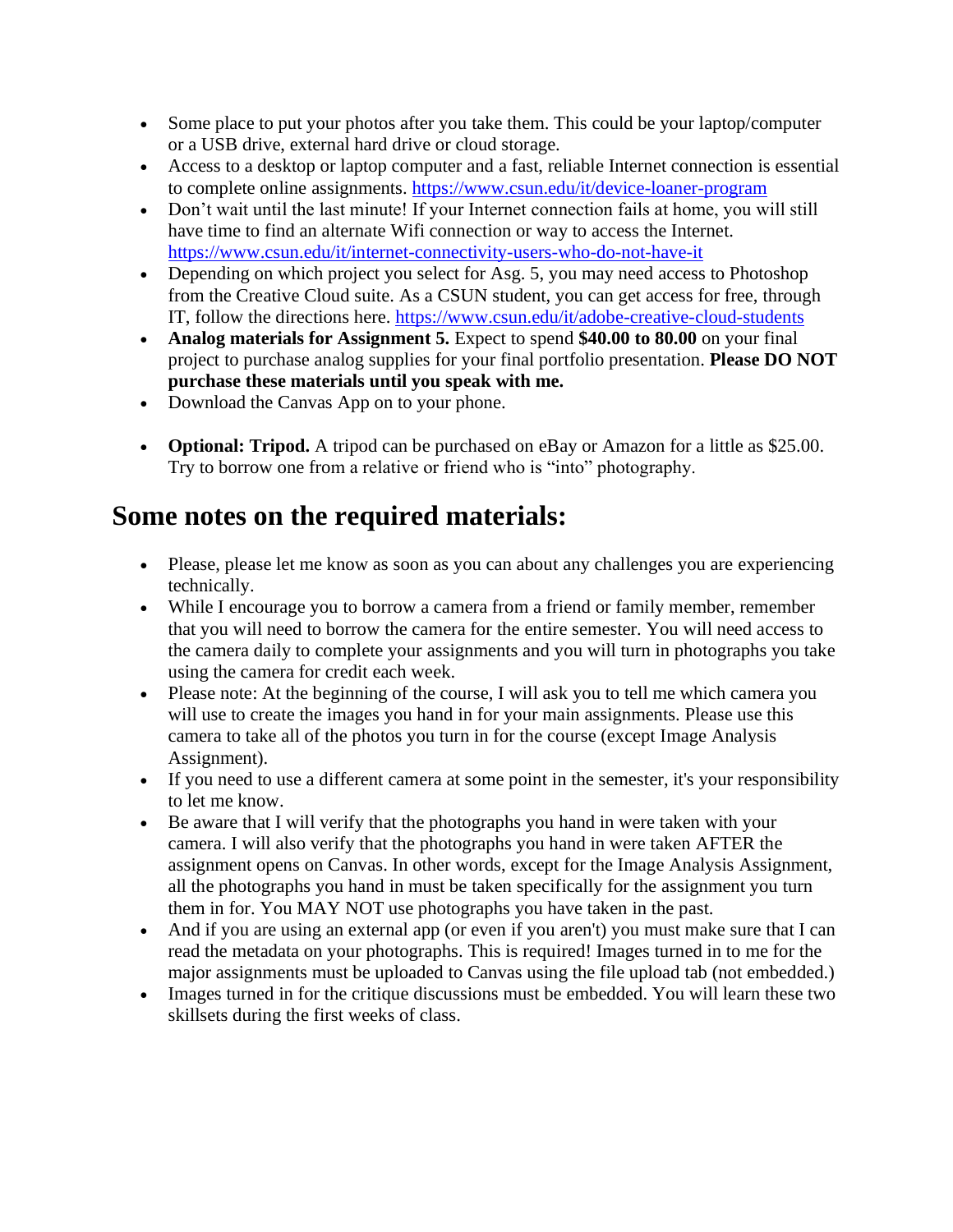### **Digital resources to help with technical camera challenges:**

- At CSUN you can use LinkedInLearning for free, so that's also a great resource for help with your camera. [https://www.csun.edu/it/linkedin-learningLinks to an external site.](https://www.csun.edu/it/linkedin-learningLinks%20to%20an%20external%20site.)
- There are many YouTube videos which can walk you through the different features on your camera. If you send me the brand and model of your camera, I will send you a link to a YouTube video that I like.

#### **Recommended Photographic Supply Stores:**

Resources for Assignment #5: Analog. Contact each vendor to check store hours and availability during Covid-19.

#### **Freestyle Photo (Hollywood)**

5124 Sunset Blvd.

Los Angeles, CA 90027

(323) 660-3460

#### **Freestyle Photo pick up only (Santa Fe Springs)**

12231 Florence Ave

Santa Fe Springs, CA 90670

(323) 660-3460

#### **Samy's Camera (Santa Ana)**

3309b S. Bristol St. Santa Ana,

CA 92704 (714) 557-9400

#### **Samy's Camera (Culver City)**

4411 Sepulveda Blvd.

Culver City, CA 90230

(310) 450-4551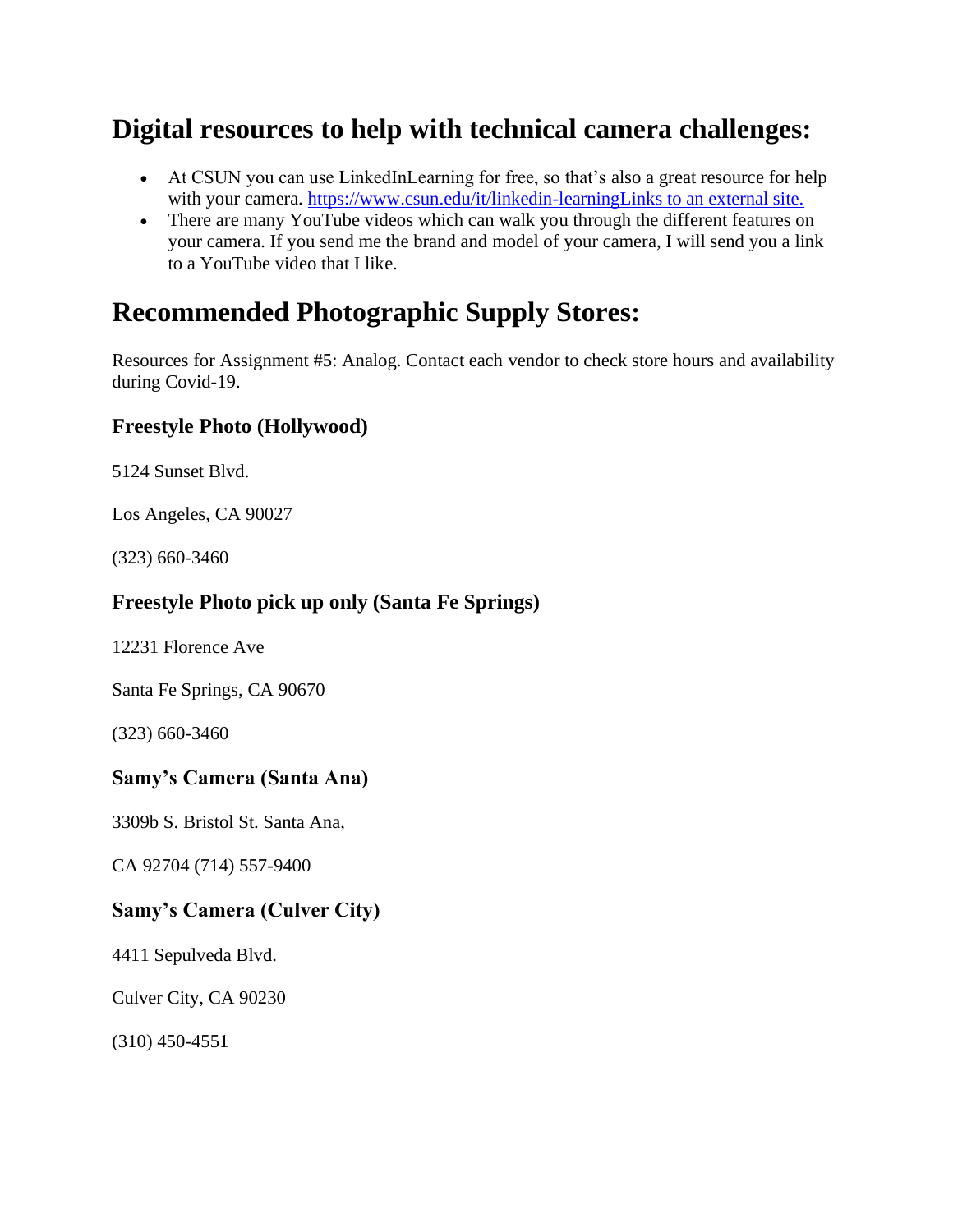#### **Samy's Camera (Hollywood)**

431 S. Fairfax

Los Angeles, CA 90036

**(323) 938 – 2420**

#### **Samy's Camera (Pasadena)**

1759 E Colorado Blvd

Pasadena, CA 91106

(626) 796-3300

#### **[Blurb on demand printer](https://www.blurb.com/)**

### **Support Services for Students: Check to see which are operating during Covid-19.**

 [Food Pantry](http://www.csun.edu/undergraduate-studies/faculty-development/%20https:/www.csun.edu/mic/csun-food-pantry) at CSUN: Anybody who faces challenges securing food or housing and believes this impacts course performance, should contact CSUN's Food Pantry website and the corresponding contacts.

 [Emergency MataCare grants,](https://www.csun.edu/financialaid/matacare-emergency-grant) one-time grants to prevent evictions, urgent child care issues, etc.

 [University Counseling Center](http://www.csun.edu/counseling/students) (USU): Did you know part of your tuition covers a certain number of free counseling sessions each year? Once you leave CSUN, these sessions can cost up to \$200 per hour.

[Help lines](http://www.csun.edu/counseling/urgent-care) (after hours when the USU is closed) for numerous topics/needs (e.g., suicide, drug, rape, LGBQT, military, or any crisis). You don't have to handle intense feelings alone!

[Sexual Assault & Violence:](http://www.csun.edu/eqd/shine-light) CSUN offers the support you or a friend may need.

**[Matador Escort:](http://www.csun.edu/police/matador-patrol)** You don't have to walk alone on campus- call an escort.

E [Learning Resource Center](http://www.csun.edu/undergraduate-studies/learning-resource-center) offers tutoring, a writing center, & more.

**[Campus computer labs](http://www.csun.edu/it/campus-computer-labs)** 

To de-stress, go to the [spa-like Oasis](http://www.csun.edu/oasis/faqs) for relaxation or our Student Recreation Center [\(SRC\).](http://www.csun.edu/src/) Many professors wish they could use these two places for free like you can.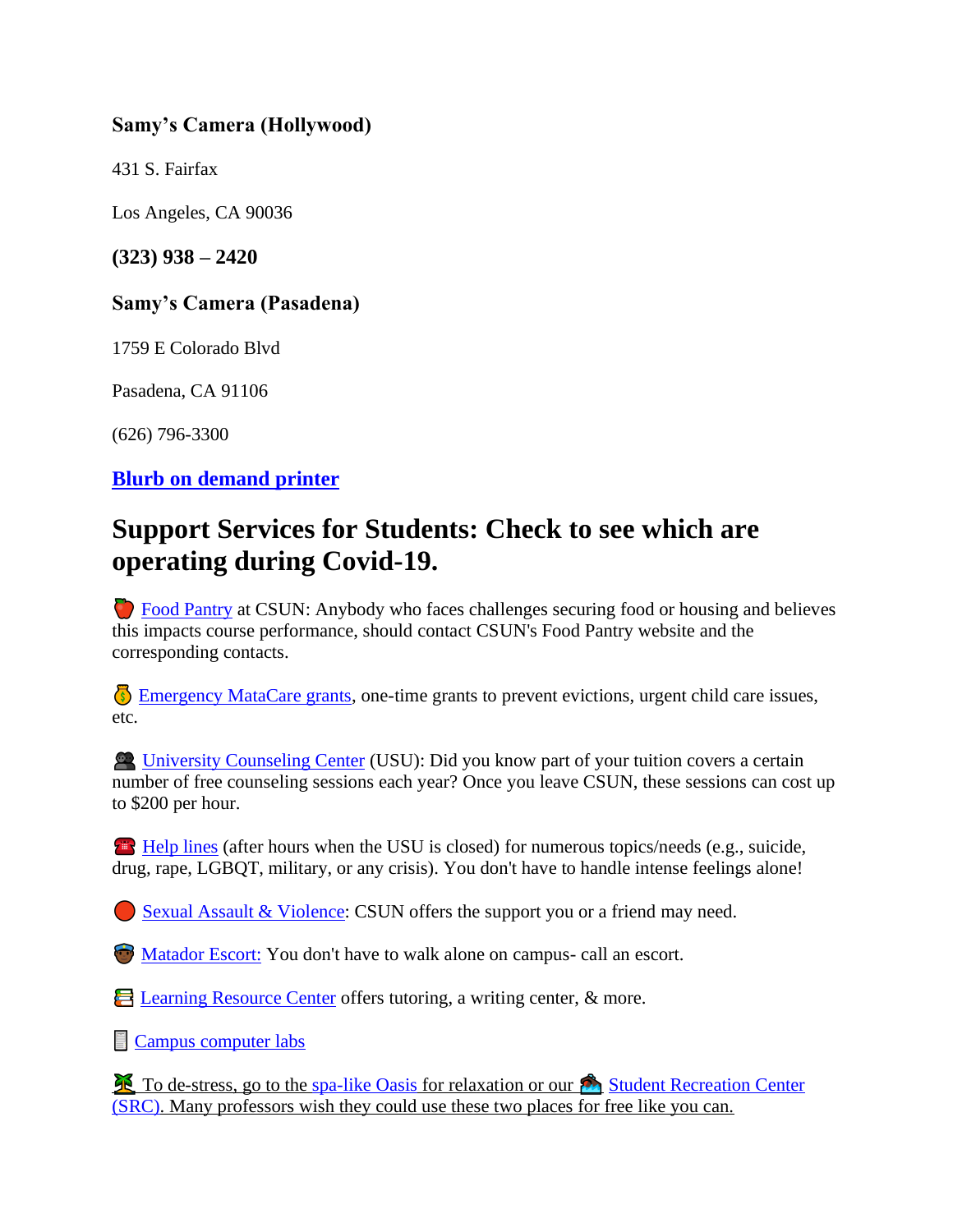**P** [Disabilities Resource Educational Services \(DRES\).](http://www.csun.edu/dres) If you had an IEP in the past, you can receive assistance in college too. OR, maybe you are still curious to know if you have undiagnosed learning challenge; get tested and start using DRES assistance before you graduate.

**Fo** [Student Health](http://www.csun.edu/shc)

[Career Center](http://www.csun.edu/career/services) for resume writing & interviewing

**[Clubs & Organizations:](https://www.csun.edu/mic/club-and-organizations-directory)** Hopefully a dozen people have already advised you to ["get involved"](http://www.csun.edu/studentaffairs/students) at CSUN in something that interests you.

# **Topics and Activities:**

Please refer to Canvas for most up-to-date semester schedule.

# **Bibliography:**

Ask me if you would like more reading material on digital or analog photography.

# **Practical hints for achieving success in this class:**

- This class is all about using your camera to take photographs. So, it's a little bit different than your other classes.
- To be successful in this class, you need to photograph using your camera several times a week so you can complete the on-line assignments.
- Some days, you will need to arrange with a model to take photographs of them (or you can take self-portraits, but you still need to arrange time to photograph yourself.)
- Some days you will need to take photographs at different times of the day and night to complete the assignment. You might need a specific type of light like sunrise or lights at night.
- Some days you will need to have more or less light (midday or late in the day or early in the morning) to successfully take the type of photographs you need.
- This means that you need to plan ahead to leave time in your schedule to take your photos. As the semester gets busier, this can present challenges.
- Please contact me if you are experiencing challenges so I can help you plan your photo shoots.
- You need to charge your camera battery and make sure you have room on your memory card to take photos.
- If your camera breaks, this will cause you problems. Contact me immediately if this happens.
- Acceptable file formats for this class. For the main assignments, please hand in .jpg image files which have been renamed according to the directions on the assignment (usually Lastname\_Firstinitial\_asg.jpg) Canvas does not allow RAW files, so if you shoot RAW, make sure you convert to JPG before you upload.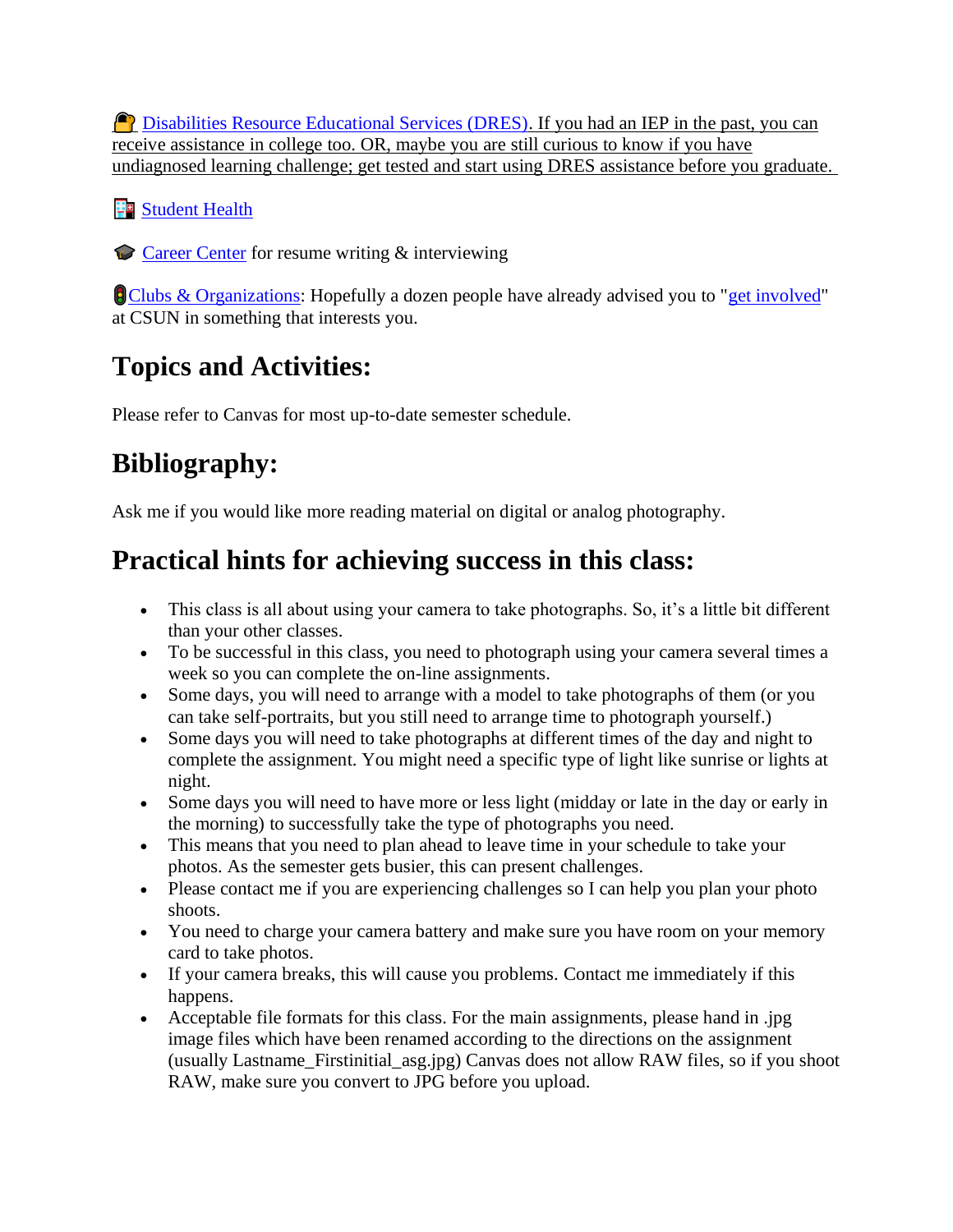- Occasionally you can also turn in screen shot files (.png) and image files from your mobile phone (convert to .jpg if your phone saves files in the .heic format.)
- If you use a newer iPhone your files format may be .heic. At the moment, Canvas can't show these files as images so you will need to convert your files to .jpg files. Sometimes you can set this on your phone, or you can download or email your phone files to your Mac and convert them:

# **How to Convert HEIC to JPEG on Mac with Preview**

- 1. Open the HEIC image in Preview app on the Mac
- 2. Pull down the "File" menu and choose "Export"
- 3. Open the submenu for "Format" and choose "JPEG" or some other file type as the file format, adjust the quality as desired then choose "Save"

# **SYLLABUS STATEMENTS REGARDING SEXUAL MISCONDUCT DISCLOSURES AND MAINTAINING A RESPECTFUL LEARNING ENVIRONMENT**

Students and faculty each have responsibility for maintaining a respectful space to express their opinions. Professional courtesy and consideration for our classroom community are especially important with respect to topics dealing with differences in race, color, gender and gender identity/expression, sexual orientation, national origin, religion, disability, and age. In this course, the topic of sex (including sexual misconduct/sexual violence) may emerge either purposefully or inadvertently in readigs, films, class discussions or other class materials. We recognize that such topics may be particularly upsetting for some survivors; we encourage all students to seek the support they need. While making personal connections with the topics studied in any course can be a meaningful and important endeavor, please be aware of the following policy regarding confidentiality and disclosures of incidents of sexual misconduct/sexual violence. As your instructor, one of my responsibilities is to help maintain a respectful learning environment on our campus. In the event that you choose to write, speak or otherwise disclose about having experienced sexual misconduct/sexual violence, including rape, sexual assault, sexual battery, dating violence, domestic violence, or stalking and specify that this violence occurred while you or the perpetrator were a CSUN student, federal and state laws require that I, as a "responsible employee," notify our campus Title IX Coordinator. The Title IX Coordinator will contact you to inform you of your rights and options as a survivor and connect you with support resources, including possibilities for holding accountable the person who harmed you. Know that you will not be forced to share information and your level of involvement will be your choice. CSUN's Title IX Coordinator is: Barrett Morris University Hall, Room 285 Phone: (818) 677-2077 E-Mail: barrett.morris@csun.edu If you do not want the Title IX Coordinator notified, instead of disclosing the experience to me, you can speak **confidentially** with CSUN's Care Advocate.\* CSUN's Care Advocate can be contacted at (818) 677-7492

For more information regarding your university rights and options as a survivor of sexual misconduct/sexual violence, please visit the University's Title IX website at: